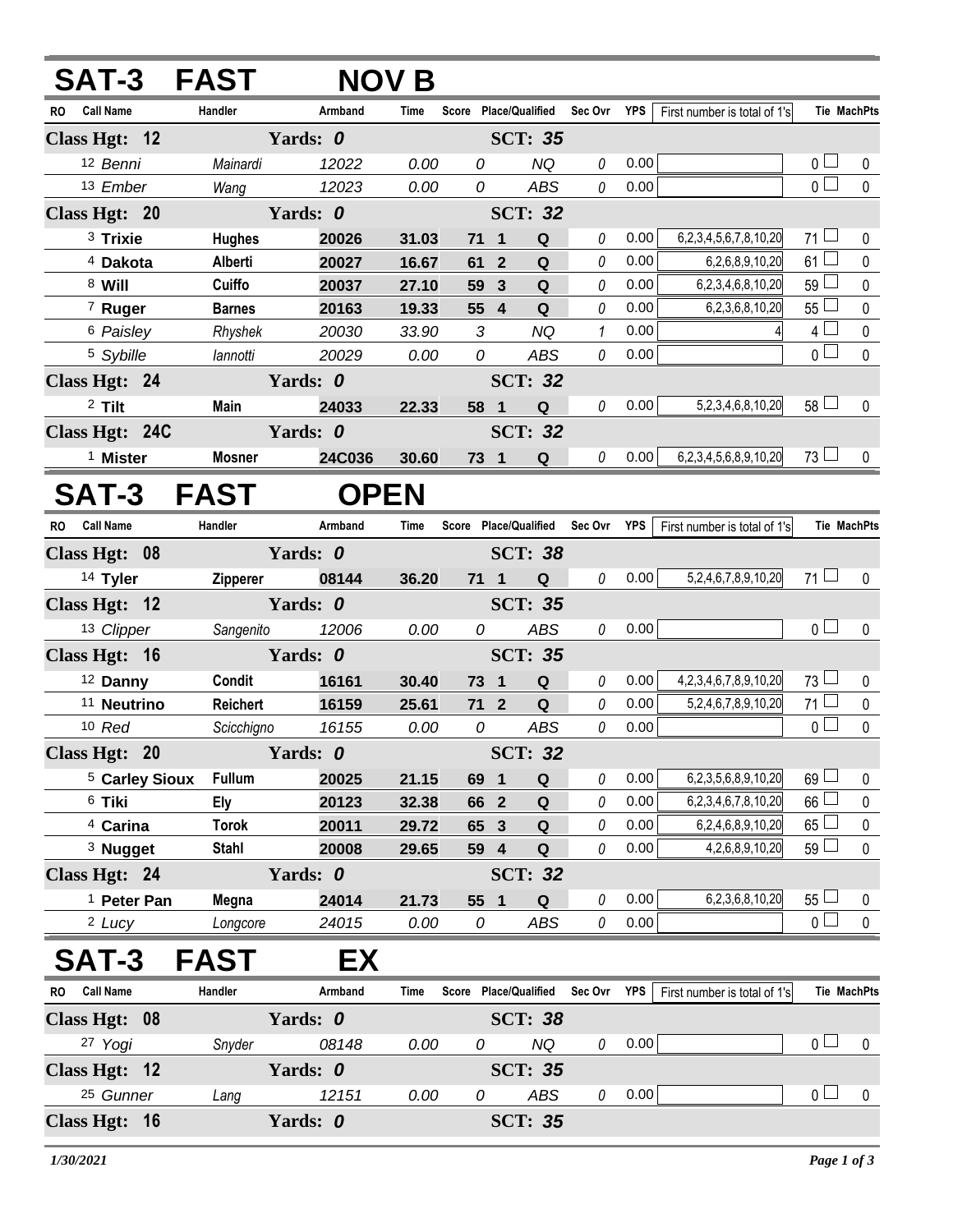| 22 Joey                                     | Condit                     | 16154    | 30.59          | 79 1                  |  | Q              | 0                                 | 0.00 | 5,2,3,4,5,6,7,8,9,10,20             | 79             | 0                  |  |
|---------------------------------------------|----------------------------|----------|----------------|-----------------------|--|----------------|-----------------------------------|------|-------------------------------------|----------------|--------------------|--|
| $21$ Zabu                                   | Goodspeed                  | 16152    | 34.12          | 78 2                  |  | ${\bf Q}$      | 0                                 |      | $0.00 \mid 4,2,3,4,5,6,7,8,9,10,20$ | $78\Box$       | $\mathbf 0$        |  |
| Class Hgt: 20<br>Yards: 0<br><b>SCT: 32</b> |                            |          |                |                       |  |                |                                   |      |                                     |                |                    |  |
| 14 Hazel                                    | Wisner                     | 20166    | 42.85          | $-7$                  |  | <b>NQ</b>      | 10                                | 0.00 | 3                                   | 3 <sub>1</sub> | 0                  |  |
| 15 Nitro                                    | Chernack                   | 20167    | 33.69          | $\overline{2}$        |  | <b>NQ</b>      | 1                                 | 0.00 |                                     | $3\Box$        | $\mathbf 0$        |  |
| 13 Regan                                    | Jahn                       | 20127    | 0.00           | 0                     |  | <b>ABS</b>     | $\it{0}$                          | 0.00 |                                     | $\overline{0}$ | $\mathbf 0$        |  |
| Class Hgt: 24                               |                            | Yards: 0 |                |                       |  | <b>SCT: 32</b> |                                   |      |                                     |                |                    |  |
| 6 Kronk                                     | Matzke                     | 24171    | 0.00           | 0                     |  | ABS            | $\theta$                          | 0.00 |                                     | 0 <sub>1</sub> | 0                  |  |
| SAT-3 FAST                                  | <b>MAS</b>                 |          |                |                       |  |                |                                   |      |                                     |                |                    |  |
| RO Call Name                                | Handler                    | Armband  | Time           |                       |  |                | Score Place/Qualified Sec Ovr YPS |      | First number is total of 1's        |                | <b>Tie MachPts</b> |  |
| Class Hgt: 12                               |                            | Yards: 0 | <b>SCT: 35</b> |                       |  |                |                                   |      |                                     |                |                    |  |
| 24 Roger                                    | Fitzgerald                 | 12087    | 0.00           | 0                     |  | ABS            | $\it{0}$                          | 0.00 |                                     | 0 <sub>0</sub> | $\mathbf 0$        |  |
| Class Hgt: 16                               | Yards: 0<br><b>SCT: 35</b> |          |                |                       |  |                |                                   |      |                                     |                |                    |  |
| $18$ Joy                                    | Stoddard                   | 16098    | 47.16          | -8                    |  | <b>NQ</b>      | 12                                | 0.00 | 4                                   | $4 \Box$       | 0                  |  |
| <sup>20</sup> Spinner                       | Fluet                      | 16157    | 35.21          | $\overline{4}$        |  | <b>NQ</b>      | $\theta$                          | 0.00 |                                     | $4\Box$        | $\mathbf 0$        |  |
| 19 Harley                                   | Roseman                    | 16095    | 0.00           | 0                     |  | <b>ABS</b>     | $\it{0}$                          | 0.00 |                                     | $\overline{0}$ | $\mathbf 0$        |  |
| Class Hgt: 20                               |                            | Yards: 0 |                | <b>SCT: 32</b>        |  |                |                                   |      |                                     |                |                    |  |
| <sup>9</sup> Indi                           | Torok                      | 20107    | 0.00           | 0                     |  | AIS            | 0                                 | 0.00 |                                     | 0 <sub>1</sub> | $\mathbf 0$        |  |
| $10$ Rona                                   | <b>Schowalter</b>          | 20108    | 32.70          | 72 1                  |  | $\mathbf Q$    | 0                                 | 0.00 | 5,2,3,4,5,6,8,9,10,20               | $72 -$         | 0                  |  |
| 8 Jet                                       | <b>Stankovics</b>          | 20106    | 34.35          | $\overline{c}$        |  | <b>NQ</b>      | $\overline{c}$                    | 0.00 | 4                                   | $4 \Box$       | $\pmb{0}$          |  |
| 11 Rugby                                    | Wisner                     | 20122    | 31.70          | $\sqrt{5}$            |  | <b>NQ</b>      | 0                                 | 0.00 | 5                                   | $5\iota$       | $\mathbf 0$        |  |
| 7 Romeo                                     | Andrews                    | 20125    | 36.20          | $-1$                  |  | <b>NQ</b>      | 4                                 | 0.00 | 3                                   | $3\sqcup$      | $\pmb{0}$          |  |
| 12 Maven                                    | Rhyshek                    | 20164    | 34.57          | $\mathbf{1}$          |  | <b>NQ</b>      | $\overline{c}$                    | 0.00 | $\overline{3}$                      | 3 <sub>1</sub> | $\mathbf 0$        |  |
| Class Hgt: 24                               |                            | Yards: 0 | <b>SCT: 32</b> |                       |  |                |                                   |      |                                     |                |                    |  |
| <sup>5</sup> Declan                         | Solakian                   | 24133    | 28.24          | $72 \quad 1$          |  | Q              | 0                                 | 0.00 | 5,2,3,4,5,6,8,9,10,20               | $72 \Box$      | 0                  |  |
| 3 Zorro                                     | Fullum                     | 24131    | 38.04          | $-3$                  |  | <b>NQ</b>      | 6                                 | 0.00 |                                     | $3\sqcup$      | $\mathbf 0$        |  |
| 4 Joseph                                    | Koziatek                   | 24132    | 40.04          | $-5$                  |  | <b>NQ</b>      | 8                                 | 0.00 | $\overline{3}$                      | $3\square$     | $\pmb{0}$          |  |
| 2 Heaven                                    | Fitzgerald                 | 24129    | 0.00           | 0                     |  | ABS            | 0                                 | 0.00 |                                     | 0 <sub>0</sub> | $\pmb{0}$          |  |
| Class Hgt: 24C                              |                            | Yards: 0 |                |                       |  | <b>SCT: 32</b> |                                   |      |                                     |                |                    |  |
| <sup>1</sup> Chick                          | Mosner                     | 24C135   | 0.00           | 0                     |  | NQ             | $\mathcal{O}$                     | 0.00 |                                     | 0 <sub>0</sub> | 0                  |  |
| <b>SAT-3</b>                                | <b>FAST</b>                |          | <b>NOV P</b>   |                       |  |                |                                   |      |                                     |                |                    |  |
| RO Call Name                                | Handler                    | Armband  | Time           | Score Place/Qualified |  |                | Sec Ovr YPS                       |      | First number is total of 1's        |                | <b>Tie MachPts</b> |  |
| Class Hgt: 16                               |                            | Yards: 0 |                |                       |  | <b>SCT: 35</b> |                                   |      |                                     |                |                    |  |
| $11$ Tag                                    | Valente                    | 16139    | 31.07          | 67 <sub>1</sub>       |  | Q              | 0                                 | 0.00 | 5,2,3,4,6,8,9,10,20                 | $67 \Box$      | $\mathbf 0$        |  |
| 10 Camelo                                   | Torok                      | 16019    | 49.19          | $-11$                 |  | NQ             | 14                                | 0.00 |                                     | $3\Box$        | $\mathbf 0$        |  |
| Class Hgt: 20                               |                            | Yards: 0 |                |                       |  | <b>SCT: 35</b> |                                   |      |                                     |                |                    |  |
| <sup>9</sup> Najee                          | Blackstone                 | 20020    | 0.00           | 0                     |  | ABS            | 0                                 | 0.00 |                                     | 0 <sub>1</sub> | 0                  |  |
| <b>SAT-3</b>                                | <b>FAST</b>                |          | <b>OPENP</b>   |                       |  |                |                                   |      |                                     |                |                    |  |
| <b>Call Name</b><br>RO                      | Handler                    | Armband  | Time           |                       |  |                | Score Place/Qualified Sec Ovr YPS |      | First number is total of 1's        |                | Tie MachPts        |  |
| Class Hgt: 08                               |                            | Yards: 0 | <b>SCT: 38</b> |                       |  |                |                                   |      |                                     |                |                    |  |
| 15 Junior                                   | Kowal                      | 08016    | 41.83          | 62 1                  |  | Q              | 3                                 | 0.00 | 3,2,3,4,6,8,9,10,20                 | $65 \Box$      | 0                  |  |